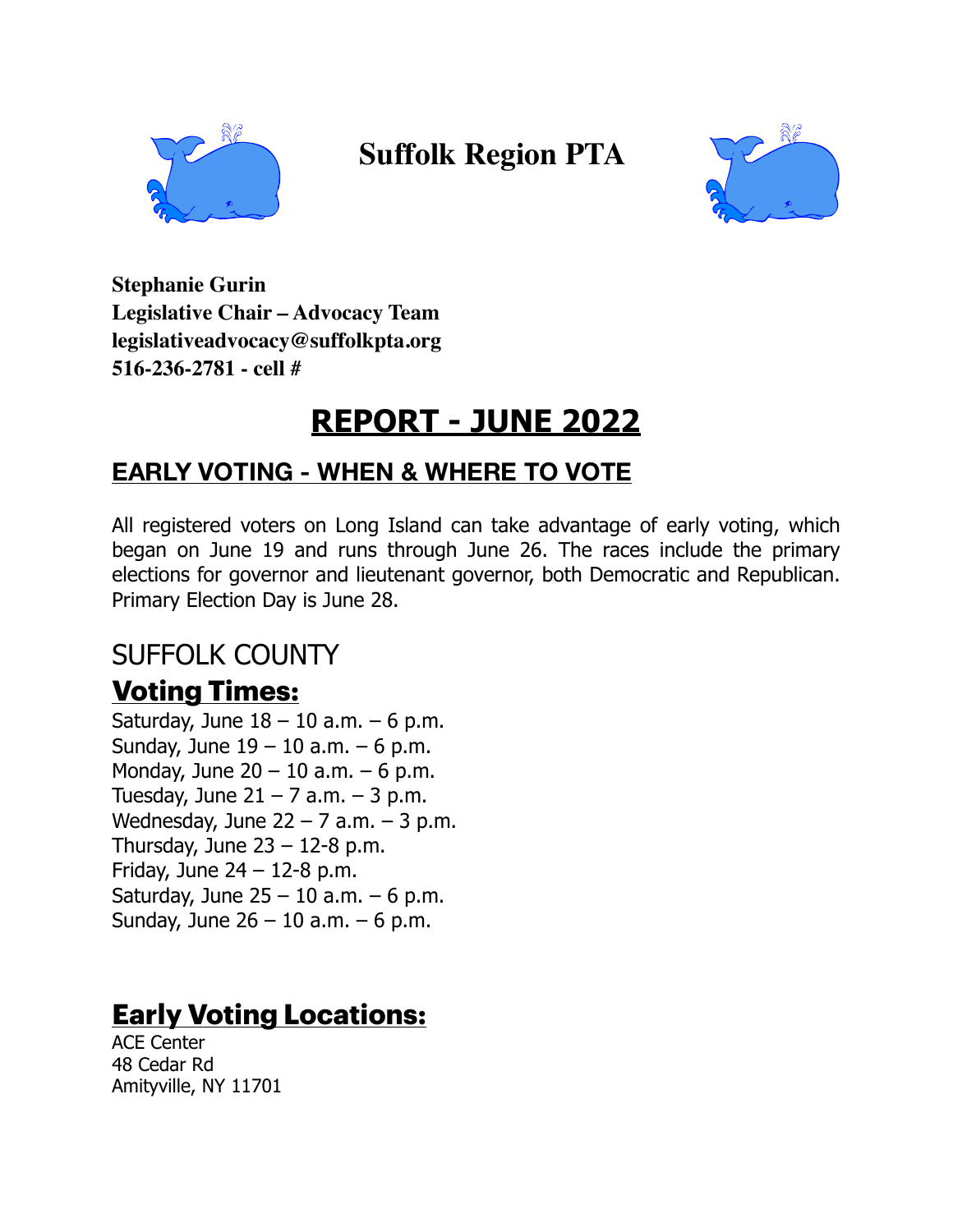Babylon Town Hall Annex 281 Phelps Ln North Babylon, NY 11703

Rose Caracappa Senior Center 739 NY-25A Mount Sinai, NY 11766

South Country Ambulance 420 Station Rd Bellport, NY 11713

Henrietta Acampora Center 39 Montauk Highway Blue Point, NY 11715

Robert Reid Senior Center Defense Hill Rd, Shoreham, NY 11786

Brookhaven Town Hall 1 Independence Hill Farmingville NY 11738

Mastic Recreation Community Center 15 Herkimer Street Mastic NY 11950

Manorville Fire Department 16 Silas Carter Rd Manorville, NY 11949

Windmill Village 219 Accabonac Rd East Hampton, NY 11937

Bohemia Recreation Center 1 Ruzicka Way Bohemia NY 11716

West Islip Senior Center 90 Higbie Ln West Islip, NY 11795

Greenbelt Recreation Center 281 Patchogue-Holbrook Rd Holtsville, NY 11742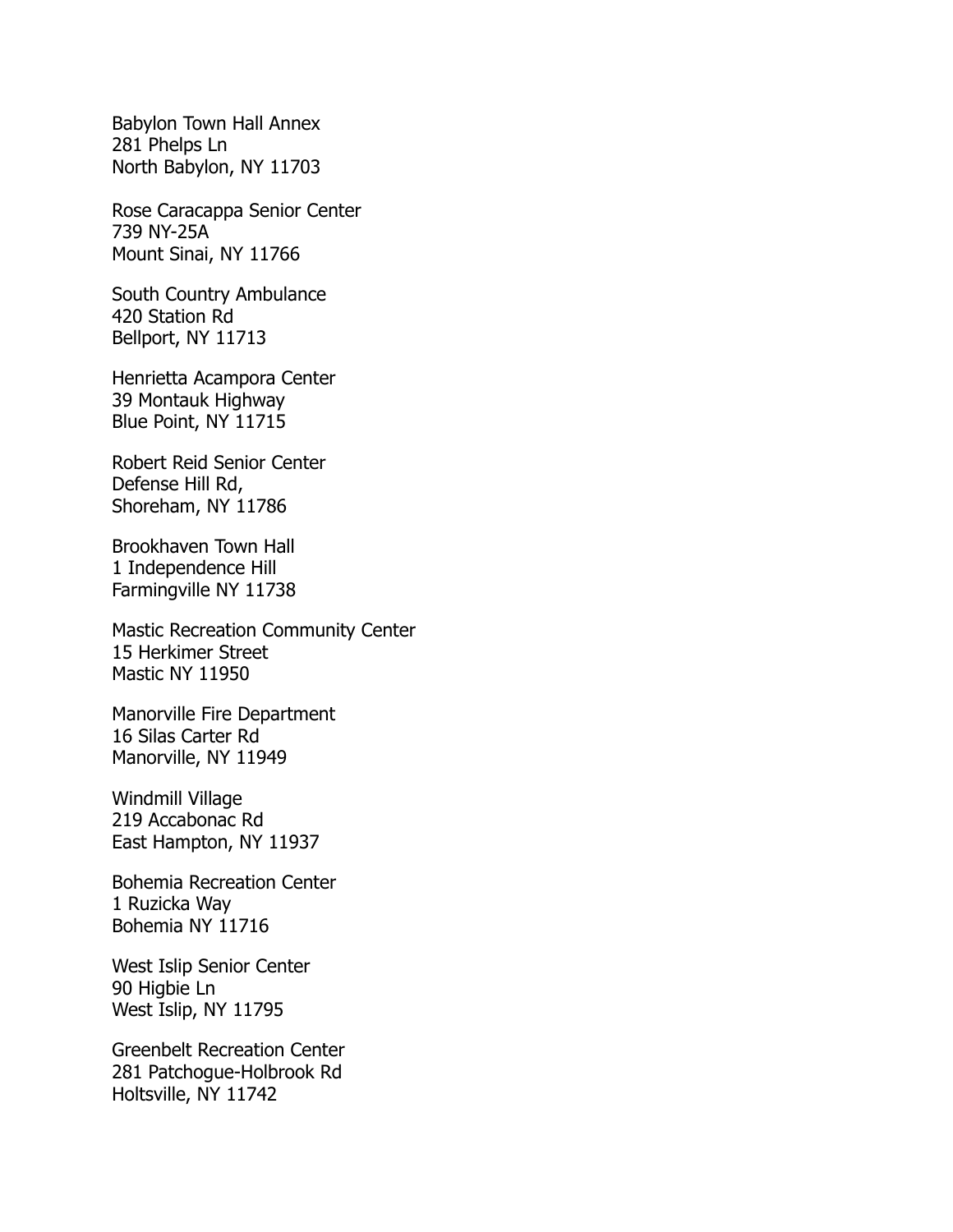Knights of Columbus (Town of Islip) 96 2nd Avenue Brentwood NY 11717

Islip Town Hall Annex 401 Main Street Islip NY 11751

Greenlawn Fire Department 23 Boulevard Ave. Greenlawn, NY 11740

Huntington Public Library (Station Branch) 1335 New York Avenue Huntington Station NY 11746

Dix Hills Fire Department 115 East Deer Park Rd Dix Hills, NY 11746

Riverhead Senior Center 60 Shade Tree Lane Aquebogue NY 11931

Shelter Island Youth Recreation Center 1 Bateman Rd Shelter Island, NY 11964

Nesconset Elementary School 54 Browns Rd Nesconset, NY 11767

Kings Park High School 200 East Main St Kings Park, NY 11754

Stony Brook University Southampton Campus 39 Tuckahoe Rd. Southampton, NY 11968

County Center 300 Center Dr Riverhead, NY 11901

Southold Senior Center 750 Pacific St Mattituck, NY 11952